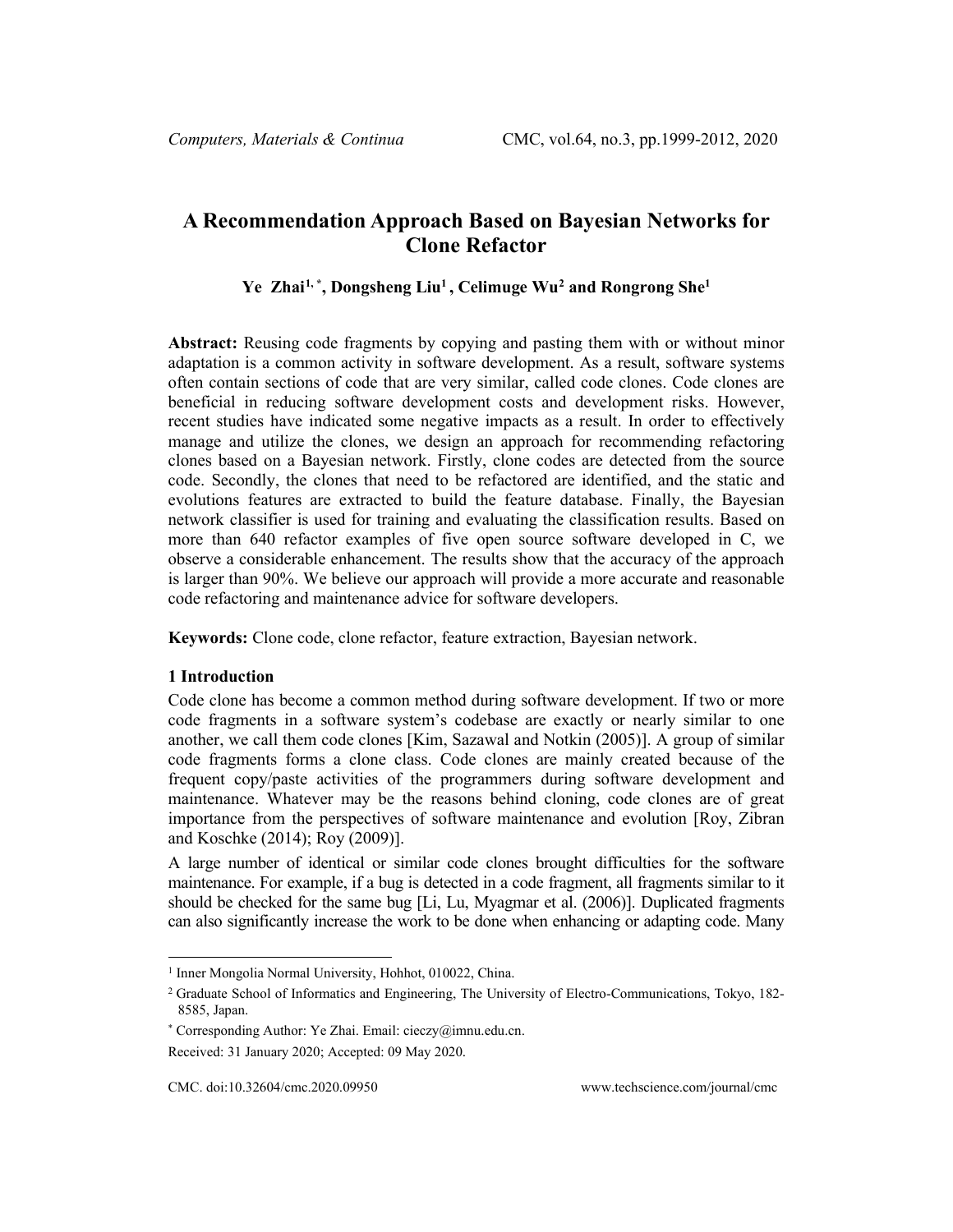other software engineering tasks, such as program understanding, code quality analysis (fewer clones may mean better quality code), aspect mining (clones may indicate the presence of an aspect), plagiarism detection, copyright infringement investigation, software evolution analysis, code compaction (for example, in mobile devices), virus detection and bug detection may require necessary and proper management of the cloned code. Many researchers consider code clones should be removed. However, sometimes there are dependencies relations among each of which belong to the different clones, and simple removal of the code may cause more serious errors [Yoshida, Higo, Kamiya et al. (2005)].

Existing research shows that it is impractical to refactor all clones in software system, and not all clones need to be refactored [Higo, Ueda, Kusumoto et al. (2007)]. Blindly refactoring may affect other useful codes in the software, and lead to software quality degradation. An empirical study of Kim et al. [Kim, Sazawal and Notkin (2005)] revealed two points: first one is that some clones are short-lived, and merging them wouldn't improve the maintainability; second one is that most of long-living clones are not suited to be refactored because there is no abstraction function of the programming language. Therefore, it is especially critical to identify the clones suitable for refactoring before effective maintenance of the clones.

In this paper, we provide an approach based on Bayesian to refactor clone code for software developers. The main purpose of our study is to provide valuable reference information for software development and maintenance, so as to reduce maintenance costs, improve software code quality and obtain greater economic benefits.

The rest of the paper is organized as follows. Section II contains the terminology, Section III discusses the experimental steps, Section IV analyzes the experimental results, and Section V concludes the paper by mentioning possible future work.

#### **2 Related works**

#### *2.1 Clone code definition and classification*

Since the extensive use of clones has an important impact on the quality of software products, the related research on clone has become a more active branch in the field of code analysis in recent years. A code clone is a set of source code fragments identical or similar to each other from the viewpoint of software maintainability. The types of clone can be divided from different perspectives. Currently, there are two main perspectives of classification. One is to divide code into Type-1, Type-2, Type-3 and Type-4 according to code similarity [Kim, Sazawal and Notkin (2005)], Tab. 1 shows the definition; the other is to divide code into file clone, class clone, function clone, block clone and statement clone according to detection granularity.

| <b>Type</b> | <b>Description</b>                                                                                                                                                                          |
|-------------|---------------------------------------------------------------------------------------------------------------------------------------------------------------------------------------------|
| Type-1      | The exact same code fragment except the space and comment changes                                                                                                                           |
| Type-2      | The code fragment with the same syntax structure except the blanks, comments,<br>identifiers, and type substitutions                                                                        |
| Type-3      | Code fragments with the same syntactic structure except blanks, comments,<br>identifiers, and type substitutions, but with added, deleted, or modified with a<br>small number of statements |
| Type-4      | Code fragments with the same function but different syntax structures                                                                                                                       |

#### **Table 1:** Definition of clone type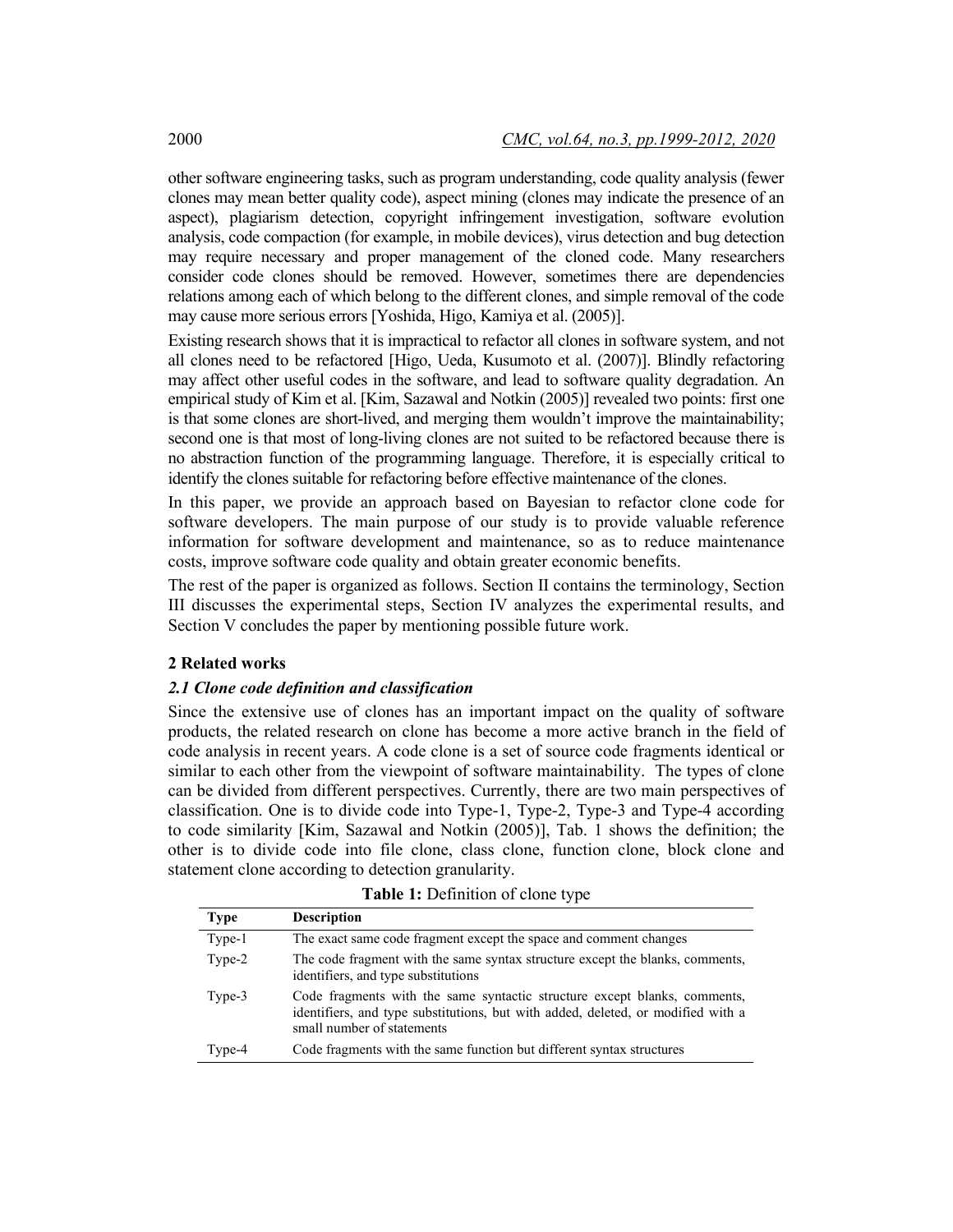## *2.2 Clone detection*

Clone detection can find clones in the source code and giving feedback in the form of a clone pair or a clone group [Kamiya, Kusumoto and Inoue (2002)]. At present, the research of clone detection has been attracting great interests, and many detection technologies have been proposed, including text-based clone detection [Johnson (1993)], Token-based clone detection [Li, Lu, Myagmar et al. ( 2006)], Abstract Syntax Trees (AST) detection [Koschke, Falke and Frenzel (2006)], Program Dependence Graphs (PDG) detection [Roy (2009)], low-level language-based detection [Davis and Godfrey (2010)], Metrics-based detection [Abd-El-Hafiz (2012)].

# *2.3 Clone refactor*

The concept of refactor is proposed by Opdyke [Opdyke (1992)] to improve the quality of the code by changing the internal structure of the program code without changing the external behavior of the program code. At present, there are many studies on clone refactor. Bian [Bian (2014)] extracted a clone suitable for refactor with a simple calculation method. Bakota [Bakota (2011)] extracted clones suitable for refactoring based on evolutionary analysis, which is suitable to Type-1 and Type-2 clone. Mondal et al. [Mondal, Roy and Schneider (2015)] divided the SPCP clone into refactored data set and a tracking data set according to the location of the clone fragments. Higo et al. [Higo, Ueda, Kusumoto et al. (2007)] proposed an approach for extracting clones based on clone metrics for refactor. Meng [Meng (2014)] proposes a method based on SOM (Self Organized Mapping) clustering to seek refactorable code clone.

Liu et al. [Liu, Liu, Zhang et al. (2016)] proposed an approach to evaluate the reconfigure ability of clone code. This approach systematically evaluates the reconfigure ability of clones in current version, and ranks it from low to high according to the refactor level of clones. But the effort laid the foundation for recommending refactor clone.

## *2.4 Bayesian network*

Bayesian network is also called belief network. Bayesian classifier is a simple and powerful classification method [Oliver, Patrick and Bruce (2009)]. It is one of the most effective theoretical models in the field of reasoning. Shen et al. [Shen, Nagai and Gao (2019)] improve computer visualization of architecture based on the Bayesian network. Burak et al. [Burak, Turhan, Ayse et al. (2009)] used Bayesian network to predict the code that needs to be refactored in Java system, and achieved certain results. The team used the decision tree to recommend refactor clones in the early stage, but the prediction effect is not very good, so this paper uses Bayesian network to recommend refactor clones.

There are two main steps in constructing or training Bayesian network:

Step 1: Determine the topological relationship between random variables to form DGA, which is to find a set of conditional probabilities. The calculation formula is as follows:

$$
p(x_1, x_2,..., x_n) = p(x_1)p(x_2|x_1)p(x_3|x_1, x_2)...p(x_n|x_1, x_2,..., x_{n-1})
$$
\n(1)

Step 2: The Bayesian network is trained to complete the construction of conditional probability table. The calculation formula is as follows:

$$
p(x_1, x_2,..., x_n) = \prod_{i=1}^n p(x_i | Parents(x_i))
$$
\n(2)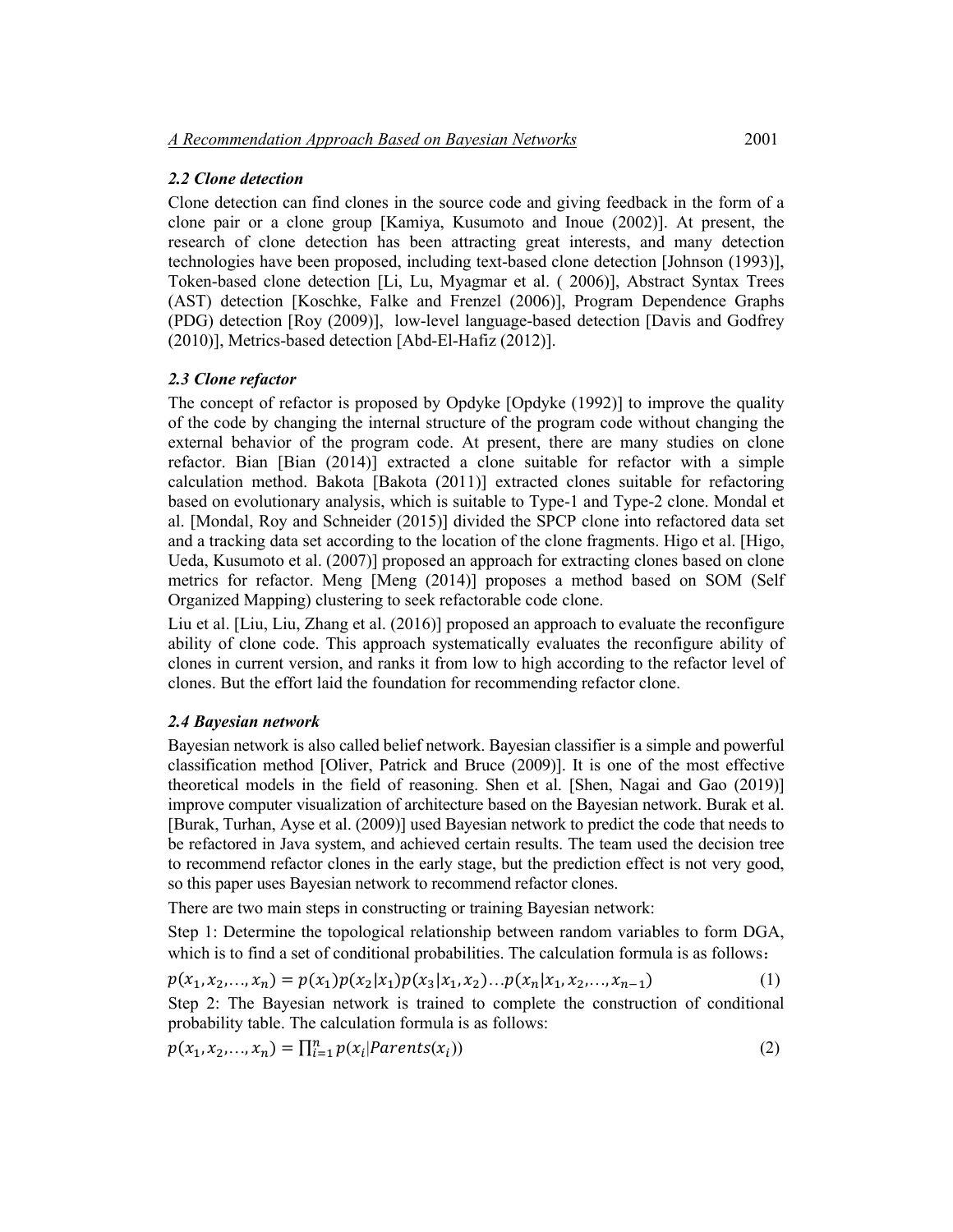where Parents represent the union of direct precursor nodes of  $x_i$ .

## **3 Recommend clone based on Bayesian network**

This paper proposes an approach for recommending clone code, which is divided into five steps, as shown in Fig. 1.



**Figure 1:** Overall analysis process

## *3.1 Clone detection*

We use Nicad [Roy and Cordy (2008)] for clone detection, which can detect Type-1, Type-2 and Type-3 clones more accurately. This tool takes multiple versions of software as input to get clone group information, which includes file name, function name, start line, end line and other information as well as clone fragment related information. The data are stored in the form of Extensible Markup Language (XML) format to facilitate the extraction and carry out follow-up research. The Fig. 2 shows the details.



**Figure 2:** Clone code detection results

#### *3.2 Identify the refactor clone code*

In this paper, the specific process of identifying refactor instances of clone is divided into the following three steps:

Step 1. Refactor code instances are defined based on adjacent version keys. If any two clone fragments are refactored, they are refactored instance.

Step 2. Generate refactoring candidate set. In this experiment, five famous open source systems are selected and all public versions of these systems are collected. To identify clone refactoring instances in the selected target system, we use the measurement tool Moose\Metrics [Demeyer, Ducasse and Nierstrasz (2005)] to extract classes, methods,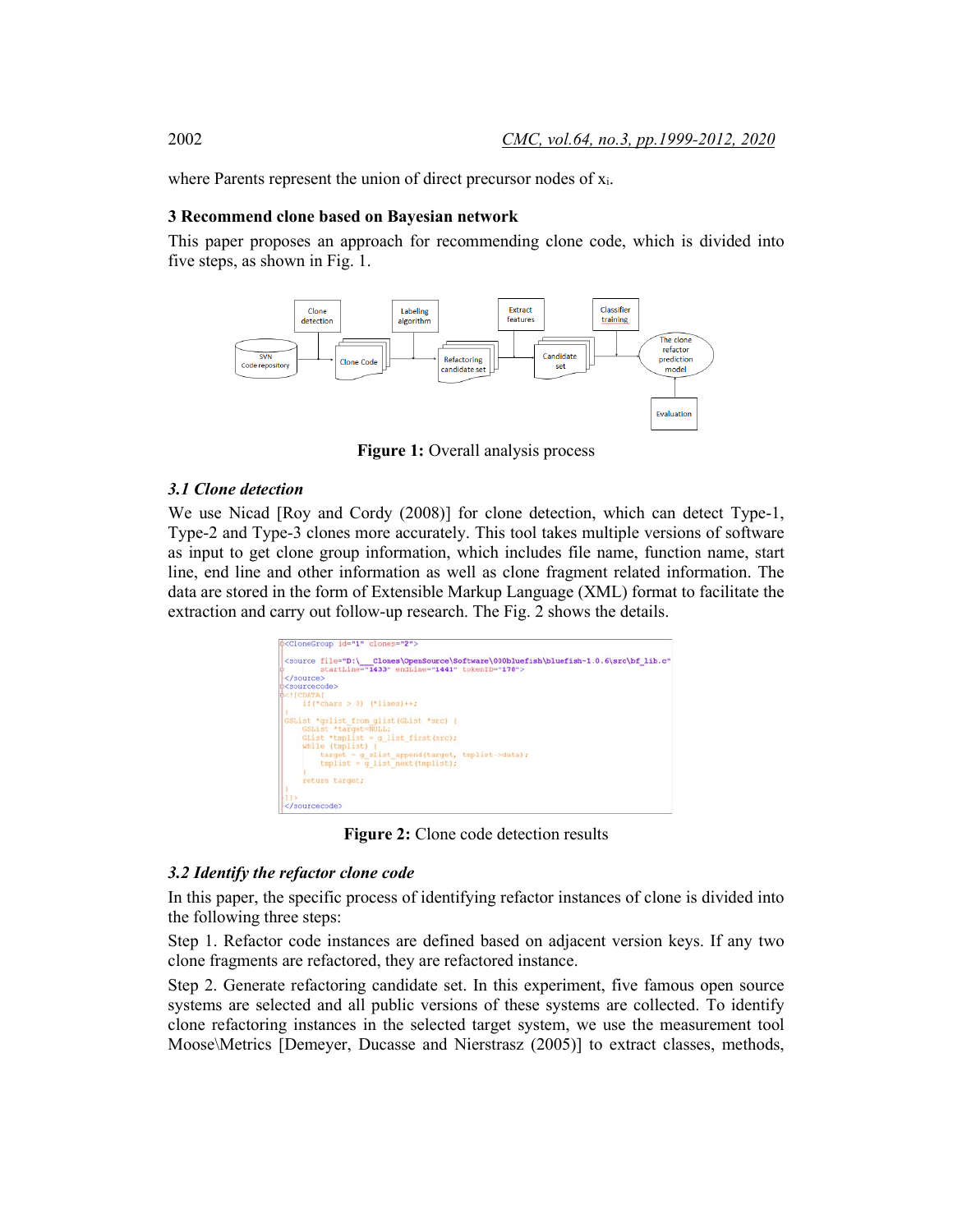attributes and calculate necessary metrics from the source code to produce refactoring candidate sets.

Step 3. Optimize refactoring candidate set.

After generating the refactoring candidate set, it will be further filtered and optimized according to the following three conditions:

- 1. Two siblings of the clone class between adjacent versions disappear
- 2. For methods within the clone fragment, the number of source code lines is reduced, and at least one method is added only in this method
- 3. A new source class in the raw clone is created and used as a parent class.

These three conditions are selected because they contain all the refactoring patterns associated with clone refactor. By manually checking clone refactor candidates with this metric-based approach, Demeyer et al. [Demeyer, Ducasse and Nierstrasz (2005)] found that this method can detect all fowler refactor modes suitable for clone refactor, including Extract Method, Extract Superclass, Pull-Up Method, Replace Method with Method Object, Template Method et al. If any of these conditions is met, then a clone class C is considered as a candidate.

## *3.3 Extract feature*

Feature extraction is a common data preprocessing method in the field of machine learning and pattern recognition. It is a necessary step to train machine learning models. Through the study of two large industrial software, Wang et al. [Wang, Dang and Zhang (2012)] proposed that the harmfulness of using clones could be related to the characteristics of clone fragment and the characteristics of content. Steidl et al. [Steidl and Gode (2013)] used the characteristics of clone fragment and clone relationships to automatically identify the bug fixes of clones and verified them. These features are related to the harmfulness of the clone, and can also be an important basis for recommending refactor.

Clone code is not static, it is constantly evolving, and it is not enough to reflect the refactor of clones from a single version of the feature. Therefore, this paper reflects the possibility of refactor clones from the four dimensions of clone relationship, clone context, clone fragment and clone evolution. The clone evolution includes clone life, clone evolution frequency, and clone evolution mode. These three characteristics reflect the impact of changes in the evolution of the clone on the quality of the software, which will help to analyze the possibility that the clones need to be refactored. Detailed characteristics information is shown in Tab. 2.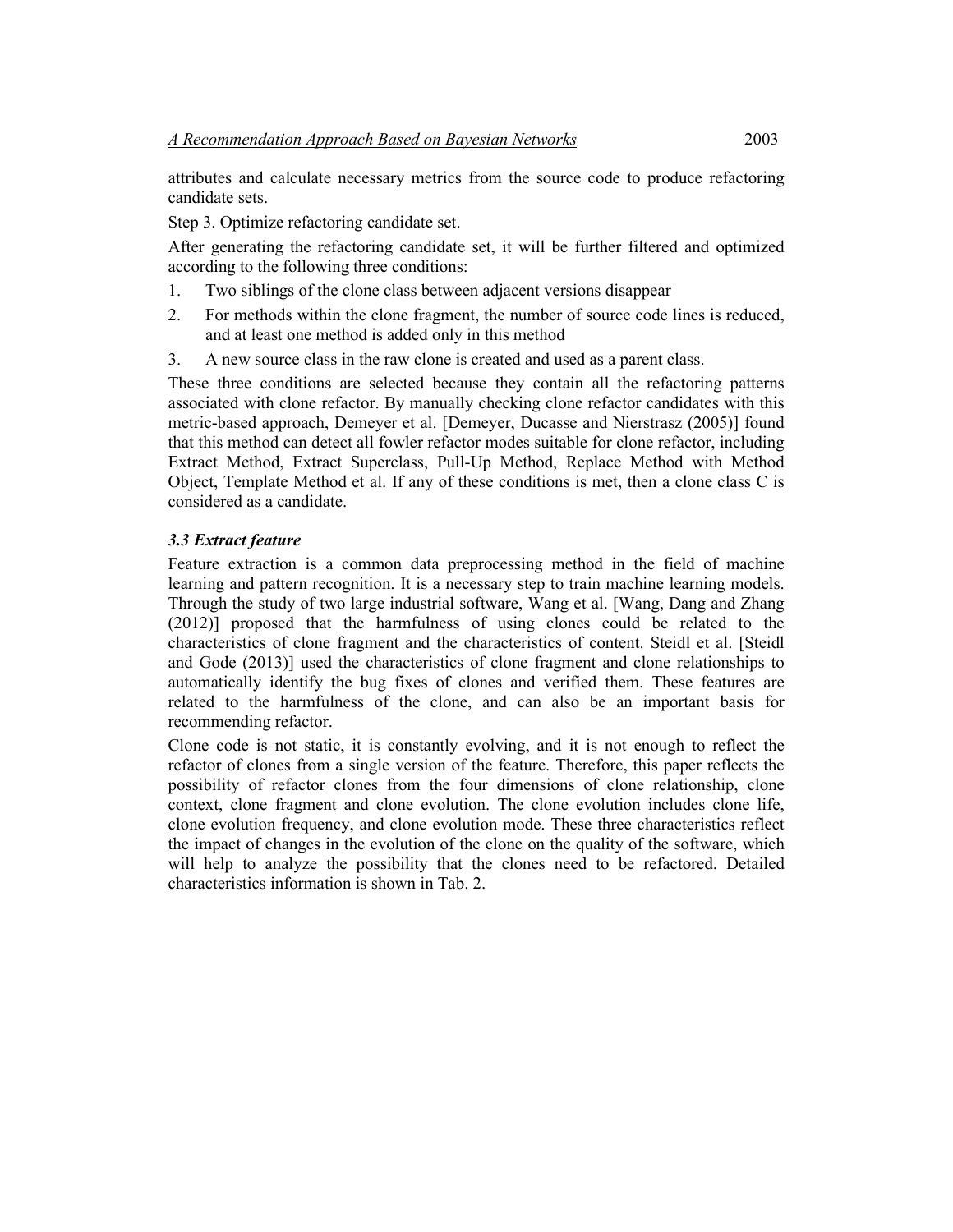| <b>Feature type</b>       | Feature                                                                              |  |  |  |  |  |
|---------------------------|--------------------------------------------------------------------------------------|--|--|--|--|--|
|                           | 1. Number of clone fragments in the clone class                                      |  |  |  |  |  |
|                           | 2. Edit distance between clone method names                                          |  |  |  |  |  |
| <b>Clone relationship</b> | 3. Whether the clone group is a clone of Type-3                                      |  |  |  |  |  |
|                           | 4. Whether the clone fragment is in the same file, or an adjacent file               |  |  |  |  |  |
|                           | 5. Whether it is a clone fragment following the flow control statement               |  |  |  |  |  |
|                           | 6. The life cycle of the original file containing the clone fragment                 |  |  |  |  |  |
| <b>Clone context</b>      | 7. The number of lines of code that contain the method of the clone<br>code fragment |  |  |  |  |  |
|                           | 8. Size of clone code fragment out of size of a method                               |  |  |  |  |  |
|                           | 9. Number of lines of the clone fragment                                             |  |  |  |  |  |
|                           | 10. The size of the token of the clone fragment                                      |  |  |  |  |  |
|                           | 11. Whether a clone fragment contains a complete control block                       |  |  |  |  |  |
| <b>Clone fragment</b>     | 12. The complexity of clone code                                                     |  |  |  |  |  |
|                           | 13. The percentage of method call statements in the clone fragment                   |  |  |  |  |  |
|                           | 14. The percentage of the calculated statement in the clone fragment                 |  |  |  |  |  |
|                           | 15. Whether the clone fragment starts with a control flow statement                  |  |  |  |  |  |
|                           | 16. Life of clone                                                                    |  |  |  |  |  |
| <b>Clone</b> evolution    | 17. Clone evolution frequency                                                        |  |  |  |  |  |
|                           | 18. Clone evolution model                                                            |  |  |  |  |  |

**Table 2:** Detailed feature description

Extract feature is based on clone detection and refactor annotation. Clone detection result is the basic clone data in this study, including the number and location of the clone. Whether the clone group is Type-3 or the token size of the clone fragment is directly extracted from the clone detection result. We use the code tool SourceMonitor to extract other features. SourceMonitor is a tool that measures code written in multiple languages (C++, C, C#, VB.net, Java, Visual, Basic, and HTML) and outputs different code metrics for different languages. Taking the clone code as input, SourceMonitor will output the static characteristics value of the corresponding clone code. Fig. 3 shows the results of SourceMonitor's measurement of partial clone code. The <Lines>, <Max Complexity> and <%Comments> tag of the SourceMonitor tool indicated code lines, cyclomatic complexity and percentage of comments. But you need to manually extract for feature 11 (whether a clone fragment contains a complete control block).

The evolutionary features extracted in this paper are three categories: clone life,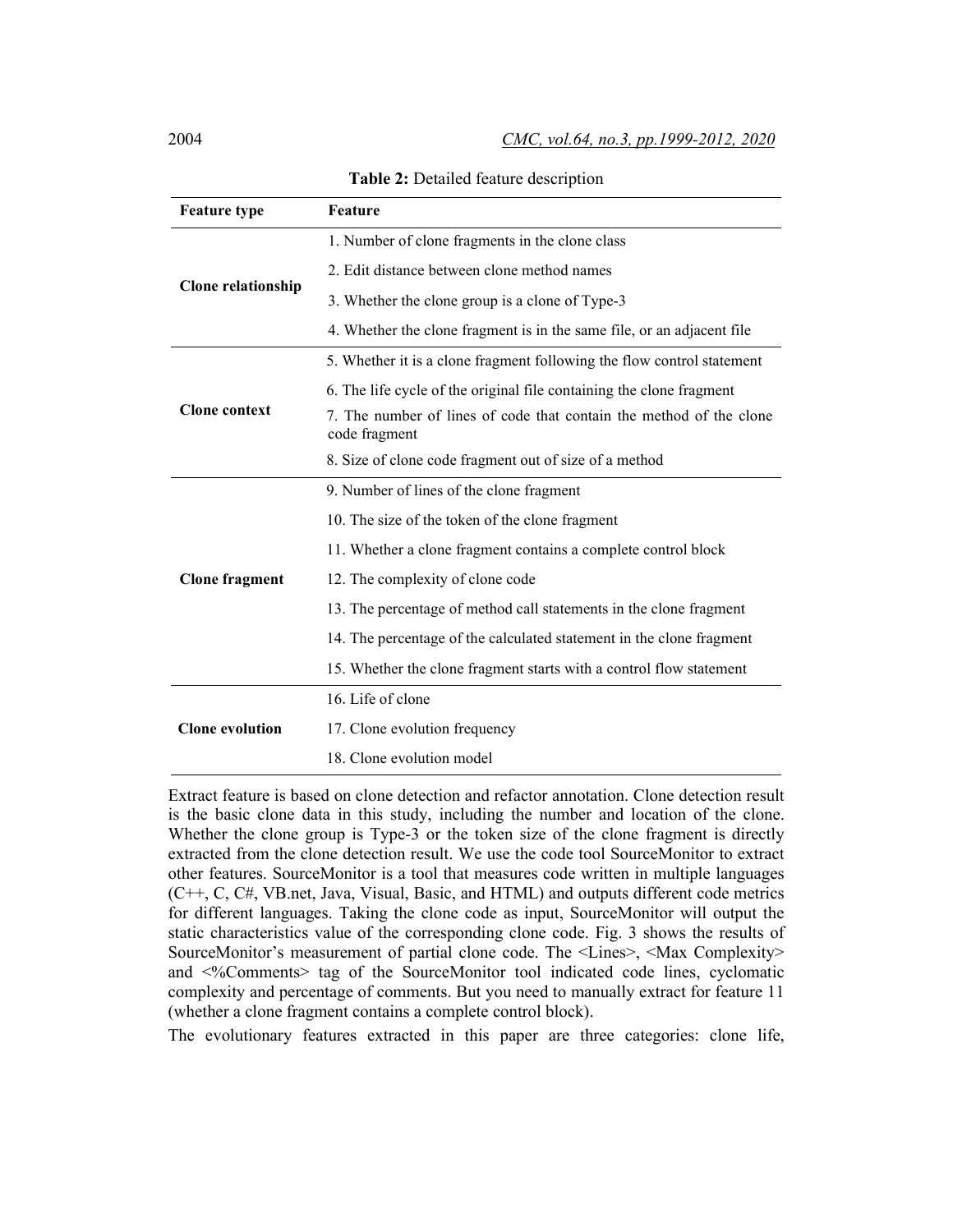frequency of change, and evolution mode. The extraction method is mainly extracted by the clone function extractor FCGE, which is developed by our team. The extraction results are shown in Fig. 4.

| SourceMonitor                                                                              |    |                |                                                                                                                                                          |   |                | $-10$ | $\mathbf{x}$ |  |  |  |
|--------------------------------------------------------------------------------------------|----|----------------|----------------------------------------------------------------------------------------------------------------------------------------------------------|---|----------------|-------|--------------|--|--|--|
| File Edit View Window Help                                                                 |    |                |                                                                                                                                                          |   |                |       |              |  |  |  |
| 미이이슬티 종미 지회 K! 1                                                                           |    |                |                                                                                                                                                          |   |                |       |              |  |  |  |
| C Checkpoints In Project 'bluefish2.2.4' [Base Directory: 'D:\study\bluef\bluefish2.2.4\'] |    |                |                                                                                                                                                          |   |                |       |              |  |  |  |
|                                                                                            |    |                | Checkpoint Name   Created $\overline{\phantom{a}}$   Files   Lines   Statements   % Branches   % Comments   Functions                                    |   |                |       |              |  |  |  |
|                                                                                            |    |                | <sup>1</sup> <sup>1</sup> / <sub>2</sub> Files in C Project 'bluefish2.2.4', Checkpoint 'bf2.2.4' [Base Directory: 'D:\study\bluef\bluefish2.2 a   a   ■ |   |                |       |              |  |  |  |
| <b>File Name</b>                                                                           |    |                | Lines & Branches   % Comments Max Complexity Max Depth Avg Depth                                                                                         |   |                |       |              |  |  |  |
| CG00\0-0.txt                                                                               | 32 | 23.8           | 3.1                                                                                                                                                      | 6 | 6              | 3 2 4 |              |  |  |  |
| CG00\0-1 txt                                                                               | 32 | 238            | 3.1                                                                                                                                                      | ĥ | 6              | 3.24  |              |  |  |  |
| CG01\1-0.txt                                                                               | 25 | 27.3           | 0 <sub>0</sub>                                                                                                                                           |   | $\overline{2}$ | 1.32  |              |  |  |  |
| CG01\1-1.txt                                                                               | 18 | 27.8           | 0.0                                                                                                                                                      | 6 | $\overline{2}$ | 1.28  |              |  |  |  |
| CG02\2-0.txt                                                                               | 21 | 62.5           | 0.0                                                                                                                                                      |   | 4              | 2.56  |              |  |  |  |
| CG02\2-1 txt                                                                               | 21 | 62.5           | 0 <sub>0</sub>                                                                                                                                           |   | 4              | 2.56  |              |  |  |  |
| CG03\3-0.txt                                                                               | 24 | 18.8           | 0.0                                                                                                                                                      |   | $\overline{2}$ | 1.06  |              |  |  |  |
| CG03\3-1 txt                                                                               | 22 | 133            | 0 <sub>0</sub>                                                                                                                                           | 3 | $\overline{2}$ | 1.07  |              |  |  |  |
| CG04\4-0.txt                                                                               | 23 | 18.8           | 8.7                                                                                                                                                      | 4 | 3              | 181   |              |  |  |  |
| CG04\4-1 txt                                                                               | 18 | 214            | 0 <sub>0</sub>                                                                                                                                           |   | 3              | 186   |              |  |  |  |
| CG05\5-0.txt                                                                               | 18 | 250            | 5.6                                                                                                                                                      |   |                | 183   |              |  |  |  |
| CG05\5-1.txt                                                                               | 17 | 25.0           | 59                                                                                                                                                       |   |                | 1.83  |              |  |  |  |
| CG06\6-0 fxt                                                                               | 16 | 0 <sub>0</sub> | 0 <sub>0</sub>                                                                                                                                           |   |                | 0.92  |              |  |  |  |
| CG06\6-1.txt                                                                               | 16 | 0.0            | 0 <sub>0</sub>                                                                                                                                           |   |                | 0.92  |              |  |  |  |
| CG07\7-0.txt                                                                               | 14 | 300            | 0.0                                                                                                                                                      | 5 |                | 240   |              |  |  |  |
|                                                                                            |    | Ш              |                                                                                                                                                          |   |                |       |              |  |  |  |
| For Help, press F1                                                                         |    |                |                                                                                                                                                          |   |                |       |              |  |  |  |

**Figure 3:** Partial clone code measurement results

poatgresql-9.3.2.CG[1]<- - -(Static)---poatgresql-9.3.1.CG[1]<- - -(Static)---poatgresql-9.3.0.CG[1]<- - (Static)---poatgresql-9.2.6.CG[1]<- - -(Static)---<br>poatgresql-9.2.5.CG[1]<- - -(Static)---poatgresql-9.2.4.CG[1]<- poatgresql-9.2.1.CG[1]<- - -(Static)---poatgresql-9.2.0.CG[1]<- - -()---poatgresql-9.1.11.CG[1]<- - -(Static)---poatgresql-9.1.9.CG[1]<- - -(Static)---poatgresql-9.1.8.CG[1]<- -{Subtract}---poatgresql-9.1.7.CG[1]<- -{Static}---poatgresql-9.1.6.CG[1]<- - {Static}---poatgresql-9.1.5.CG[1]<- - -{Inconsistent}---<br>poatgresql-9.1.4.CG[1]<- - -{Static}---poatgresql-9.1.3.CG[1]<- - -{Incon

**Figure 4:** Clone evolution feature extraction results

#### *3.4 Training classifier*

After extracting features and completing the construction of feature datasets, we select the machine learning model of Bayesian network to recommend clone refactor code. Dependency analysis and search-based scoring methods are the two main types of methods commonly used in Bayesian networks. In this study, a score-based search method is used, which can search the exact network structure. Because of the large architectural space, heuristic algorithms are needed to search for the best Bayesian network architecture. We use a heuristic algorithm to represent the K2 algorithm. The pseudo code of the K2 algorithm is shown in Tab. 3, where μ represents the upper bound of the number of variable nodes and ν represents a complete set of data.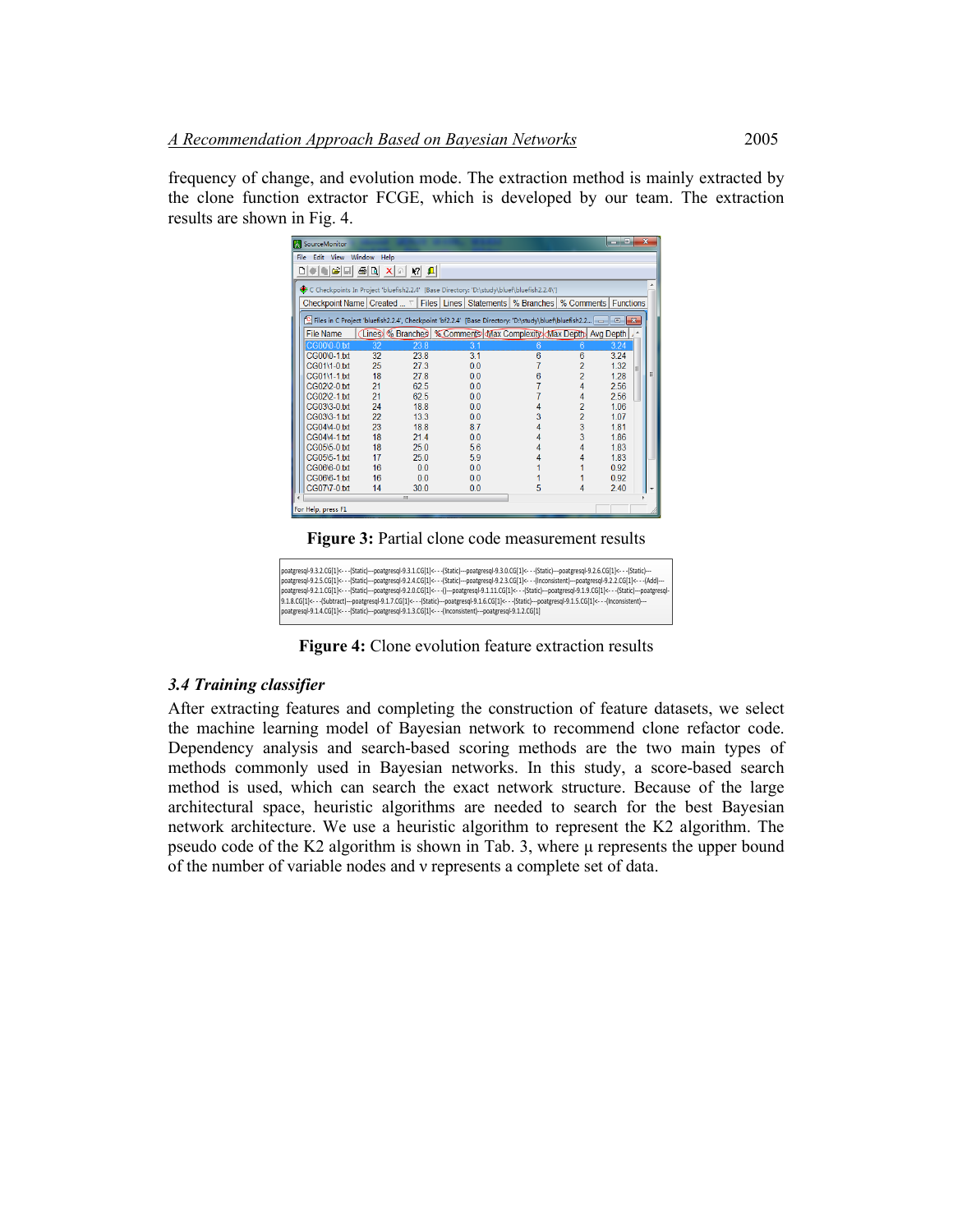| input: $X = \{X1, X2, \ldots, Xn\}$                                                              |
|--------------------------------------------------------------------------------------------------|
| output: Bayesian network                                                                         |
| 1. $f \leftarrow$ Borderless graph consisting of nodes X1, X2, , Xn                              |
| 2. for $j=1$ to n                                                                                |
| 3. $\pi \leftarrow \Phi$                                                                         |
| 4. $V_{old} \leftarrow CH(Xi, \pii> v)$                                                          |
| 5. while(true)                                                                                   |
| 6. i←argmax <sub>1≤i≤j</sub> ,Xi∈πj CH ( <x<sub>j,π<sub>j</sub> ∪ {X<sub>i</sub>}&gt; v)</x<sub> |
| 7. $V_{\text{new}} \leftarrow CH(Xi, \pii \cup {Xi} >  v)$                                       |
| 8. if $(V_{\text{new}} > V_{\text{old}}$ and $ \pi_i  \leq \mu$ )                                |
| 9. $V_{old} \leftarrow V_{new}$                                                                  |
| 10. $\pi_i \leftarrow \pi_i \cup \{X_i\}$                                                        |
| 11. Adding edges in v to $X_i \rightarrow X_j$                                                   |
| $12.$ else                                                                                       |
| 13. break                                                                                        |
| 14. end if                                                                                       |
| 15. end while                                                                                    |
| 16. end for                                                                                      |
| 17. estimated £ parameter $\theta$                                                               |
| 18. return $(f, \theta)$                                                                         |

**Table 3:** K2 algorithm

## *3.5 Evaluation of classification results*

When predicting unknown data samples, some are correctly classified and some are misclassified. Therefore, in order to evaluate the performance of the clone refactor prediction model, we use the recall rate, precision, and F commonly as evaluation indicators. The mixing matrix corresponding to the values and the like is as shown in Tab. 4.

| <b>Table 4:</b> Mixed matrix |  |  |  |  |
|------------------------------|--|--|--|--|
|------------------------------|--|--|--|--|

| <b>Forecast result</b> | <b>Positive class</b> | Anti-class          |
|------------------------|-----------------------|---------------------|
| Positive class         | True Positive (TP)    | False Negative (FN) |
| Anti-class             | False Positive (FP)   | True Negative (TN)  |

The definitions of precision, recall and F are as follows:

| TР<br>$Precision =$ $\frac{11}{1}$<br>$TP+FP$                                                                                |    |
|------------------------------------------------------------------------------------------------------------------------------|----|
| $\text{Re}\,call = \frac{TP}{TP + FN}$                                                                                       | 4) |
| $F = \frac{2 * \text{Pr} \, e \text{cision}}{2 * \text{Re} \, \text{cell}}$<br>$\overline{\text{Precision} + \text{Recall}}$ |    |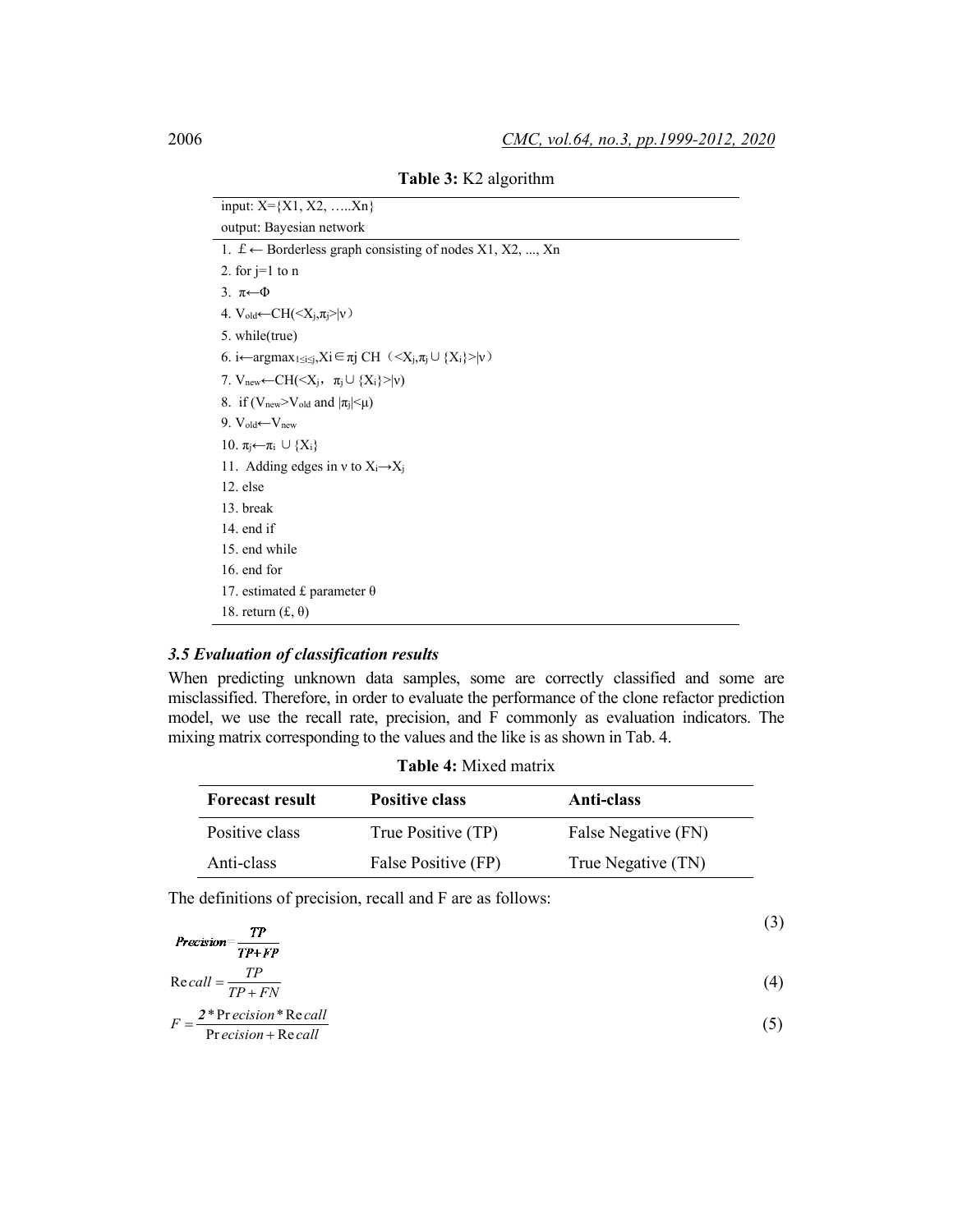Among them, recall measure classifiers correctly predict the proportion of clone refactor, and recall is a common index in classification problems, which reflects the overall classification performance of classifiers to data sets.

## **4 Experiment and analysis**

#### *4.1 Experimental data selection*

The five open source software are selected in this experiment, FFmpeg, Smalltalk, Claws-mail, Fdisk and Lighttpd. Tab. 5 shows the basic information.

| <b>Software</b> | language | <b>Features</b>                             | Lines of code |
|-----------------|----------|---------------------------------------------|---------------|
| FFmpeg          |          | Multimedia tool software                    | 543560        |
| Smalltalk       |          | Program integration development environment | 3078858       |
| Claws-mail      | - C      | Mail client                                 | 220235        |
| Fdisk           |          | Disk management tool                        | 187958        |
| Lighttpd        |          | Web server                                  | 53378         |

**Table 5:** Basic information of the experimental software

## *4.2 Experimental results*

In this paper, different feature subsets are selected and each subject is used to train a new classifier. This experiment selects the characteristics of four subsets. These subsets are clone relationship, clone context, clone fragment and clone evolution. The experimental results are shown in Tabs. 6 and 7.

| <b>Software</b> | <b>All features</b> |        | <b>Static feature</b> | <b>Evolution</b> |                   |        |                      |        |             |        |
|-----------------|---------------------|--------|-----------------------|------------------|-------------------|--------|----------------------|--------|-------------|--------|
|                 |                     |        | Clone<br>relationship |                  | Clone<br>fragment |        | <b>Clone context</b> |        | information |        |
|                 | Precision           | recall | Precision             | Recall           | precision         | recall | precision            | Recall | precision   | recall |
| FFmpeg          | 0.925               | 0.920  | 0.715                 | 0.804            | 0.920             | 0.913  | 0.865                | 0.856  | 0.801       | 0.795  |
| Smalltalk       | 0.905               | 0.897  | 0.685                 | 0.640            | 0.895             | 0.885  | 0.842                | 0.815  | 0.812       | 0.734  |
| Claws-mail      | 0.935               | 0.918  | 0.729                 | 0.801            | 0.928             | 0.909  | 0.870                | 0.819  | 0.785       | 0.834  |
| Fdisk           | 0.928               | 0.925  | 0.699                 | 0.621            | 0.920             | 0.918  | 0.867                | 0.899  | 0.821       | 0.835  |
| Lighttpd        | 0.945               | 0.930  | 0.805                 | 0.563            | 0.930             | 0.908  | 0.898                | 0.889  | 0.818       | 0.858  |

**Table 6:** Results of classification training for clone refactor instances

From these two tables, the following conclusions can be drawn:

 Classifiers without any type of feature training in the five experiment softwares are always superior to classifiers trained by other feature types.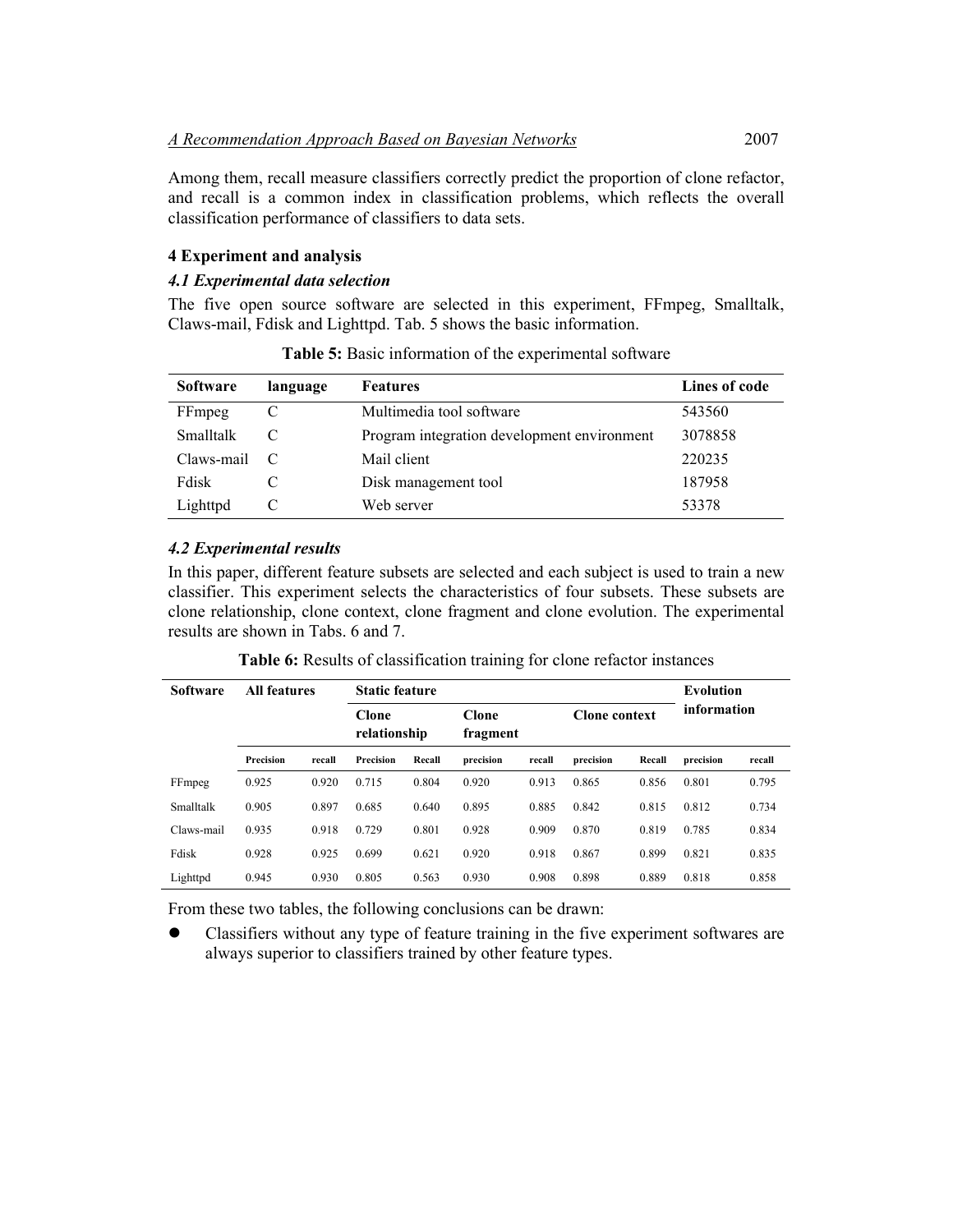| <b>All features</b><br><b>Software</b> |           |        |                       | <b>Static feature</b> |                   |        |                      |        |             |        |
|----------------------------------------|-----------|--------|-----------------------|-----------------------|-------------------|--------|----------------------|--------|-------------|--------|
|                                        |           |        | Clone<br>relationship |                       | Clone<br>fragment |        | <b>Clone context</b> |        | information |        |
|                                        | Precision | recall | Precision             | Recall                | precision         | recall | precision            | Recall | precision   | recall |
| FFmpeg                                 | 0.930     | 0.925  | 0.625                 | 0.701                 | 0.927             | 0.913  | 0.875                | 0.863  | 0.873       | 0.855  |
| Smalltalk                              | 0.912     | 0.905  | 0.798                 | 0.686                 | 0.910             | 0.905  | 0.875                | 0.889  | 0.862       | 0.878  |
| Claws-mail                             | 0.928     | 0.913  | 0.798                 | 0.585                 | 0.920             | 0.907  | 0.901                | 0.894  | 0.896       | 0.883  |
| Fdisk                                  | 0.917     | 0.914  | 0.805                 | 0.425                 | 0.911             | 0.905  | 0.885                | 0.895  | 0.881       | 0.890  |
| Lighttpd                               | 0.945     | 0.925  | 0.585                 | 0.861                 | 0.941             | 0.919  | 0.909                | 0.905  | 0.901       | 0.884  |

| Table 7: Results of classification training for non-refactored instances |
|--------------------------------------------------------------------------|
|--------------------------------------------------------------------------|

- Compared with the classifier trained by all feature types, the result of the classifier trained by clone fragment type features is the most similar.
- The classifier of the clone context feature type and the classifier training of the evolution feature type training are slightly lower than the classifiers trained by all feature types.
- The classifier of clone relationship feature type training, which makes the performance of classifier get a small part of improvement.

Based on the above conclusions, it is concluded that the characteristics of the clone fragment are independent of the clone relationship, clone content and evolution information. The generated result is used to recommend the refactored clone.

In this experiment, K-fold cross-validation is selected to evaluate the verification. The basic idea of this method is to divide the input data set into training set and test set. Because the test set and the training set are invisible to the classifier, the object of crossvalidation is performed. The object is the result of the training set output. The experimental steps are as follows:

Step 1. Divide the data set D into k mutually similar reciprocal subsets, namely  $D=D_1$  and  $D_2$  and  $D_3$ ... and  $D_k$ , and there is no intersection between each subset.

Step 2. Use the union of k-1 subsets as the training set each time, and the remaining one as the test set, thus obtaining the k group training/test set.

Step 3. Perform k training and testing, and finally return the mean of the k results.

Step 4. Use different partitions multiple times at random.

This experiment uses K-fold cross-validation to evaluate the classifier prediction model, where  $K=10$ . We found that the error obtained by  $10\%$  is the smallest after many experiments on large data sets and using different technologies, so the experiment divides the data set into 10 parts. The verification results are shown in Tabs. 8 and 9. The accuracy, recall, and F metric of the refactored and non-refactored instances are shown in the two tables.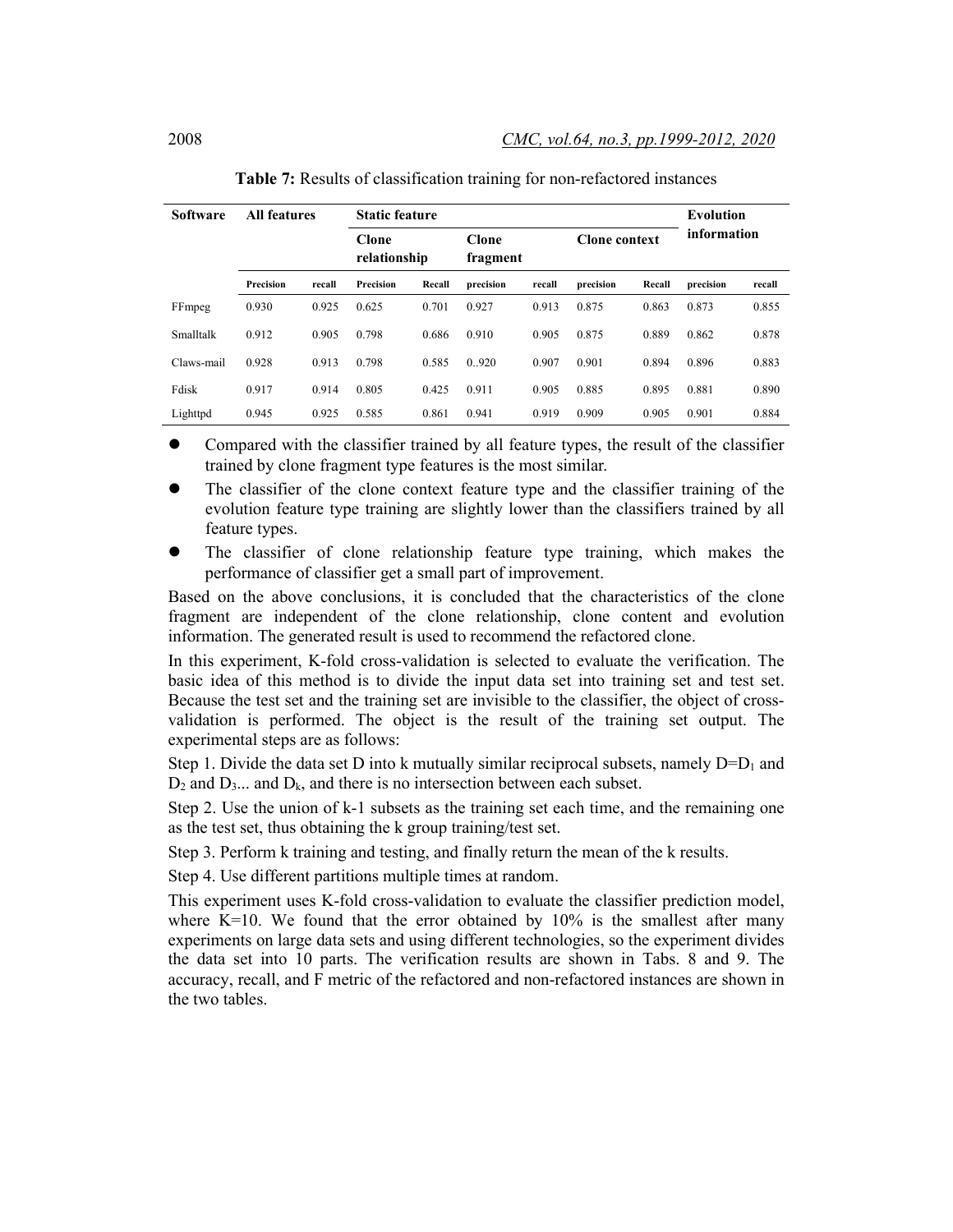| <b>Software</b> | <b>Precision</b> | Recall | <i>F</i> -Measure |
|-----------------|------------------|--------|-------------------|
| FFmpeg          | 0.885            | 0.897  | 0.901             |
| Smalltalk       | 0.921            | 0.935  | 0.938             |
| Claws-mail      | 0.912            | 0.919  | 0.921             |
| Fdisk           | 0.901            | 0.915  | 0.920             |
| Lighttpd        | 0.899            | 0.913  | 0.918             |

**Table 8:** Results of the refactor group test

| Table 9: Results of the non-refactor group test |                  |        |                   |  |  |
|-------------------------------------------------|------------------|--------|-------------------|--|--|
| <b>Software</b>                                 | <b>Precision</b> | Recall | <i>F</i> -Measure |  |  |
| FFmpeg                                          | 0.879            | 0.902  | 0.911             |  |  |
| Smalltalk                                       | 0.895            | 0.899  | 0.902             |  |  |
| Claws-mail                                      | 0.918            | 0.920  | 0.923             |  |  |
| Fdisk                                           | 0.901            | 0.909  | 0.913             |  |  |
| Lighttpd                                        | 0.928            | 0.930  | 0.931             |  |  |

From Tab. 8, it can be concluded that the accuracy of the ten-fold cross-validation of refactor example has increased from 88.5% to 92.1%, which is 3.6 percentage points higher. The recall rate increased from 89.7% to 93.5%, up 3.8 percentage points. The F value increased from 90.1 to 93.8%, 3.2 percentage points higher. From Tab. 9, it can be concluded that the accuracy of the ten-fold cross-validation of non-refactored instance increased from 87.9% to 92.8%, growth rate is 4.9 percentage points. The recall rate increased from 89.9% to 93.0%, up 3.1 percentage points. The *F*-value increased from 90.2% to 93.1%, 2.9 percentage points higher. Therefore, it is concluded that the classifier constructed in this study is better than the random selection.

#### *4.3 Comparative analysis of similar experiments*

At present, there are few researches on using machine learning methods to recommend and predict the refactor clone code. Wang et al. [Wang and Godfrey (2014)] proposed a representative method use machine learning methods to predict the clones to be refactored. They used Iclones detection and propose an automated approach to recommend clones for refactoring by training a decision tree-based classifier. In this study, Nicad is used to detect the clone code. At the same time, we extracted the features are not completely consistent with Wang's. The project studied in this paper is the C project and Wang used Java.

Liu et al. [Liu, Liu, Zhang et al. (2016)] of the team used the Bayesian network to predict the clones to be refactored and evaluated it using the quality model EMISQ. The clone detection is Fclones, and its feature selection is based on ISO software quality standards. The characteristics of this paper are extracted from the static and evolution categories, so only the recommended clone refactor is compared. The projects used in this paper and Liu et al. [Liu, Liu, Zhang et al. (2016)] are all C projects, and all used Bayesian network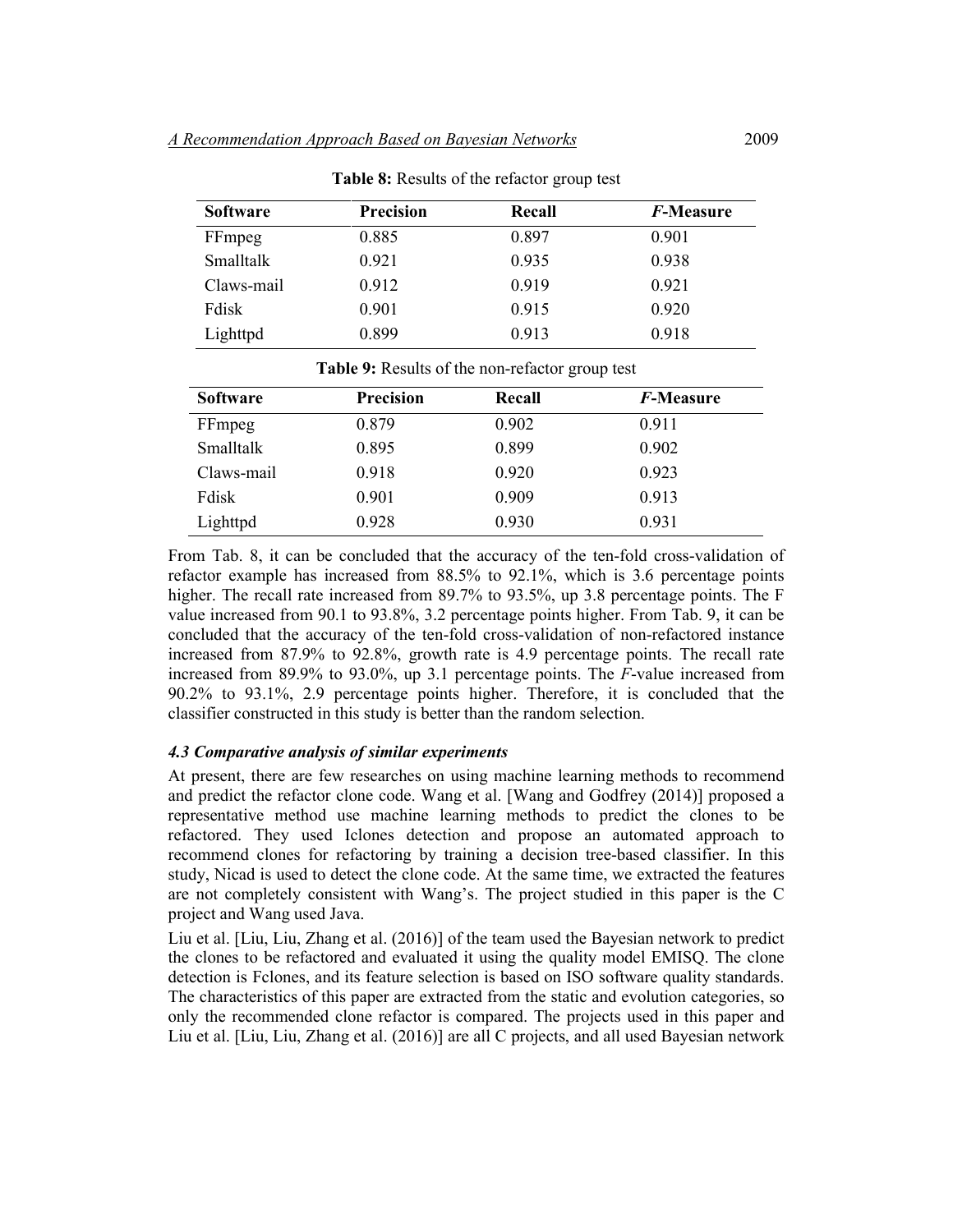model for prediction. The experimental platform is the same operating system: Ubuntu14.04 64-bit, memory: 8 GB, CPU:2 cores.

In order to prove the effectiveness of the experimental results, we chose three source software for comparison experiments, which are same as used in Liu et al. [Liu, Liu, Zhang et al. (2016)]. The version information is shown in Tab. 10.

**Table 10:** Recommended software information for cloning refactored experiments

| Software         |       |       |         | <b>Start version</b> End version Commits Refactoring instance |
|------------------|-------|-------|---------|---------------------------------------------------------------|
| $Xorriso$ 1.4.15 |       | 1439  | 53378   | 308                                                           |
| Smalltalk 2.0.11 |       | 3.2.5 | 3078858 | 381                                                           |
| <b>Bison</b>     | 19100 | 393   | 220235  | 289                                                           |

Through the comparative experiment, the results are shown in Tab. 11. Compared with the EMISQ method, the precision, recall and *f*-value of Xoriso are increased by 9%, 11.4% and 8.4% respectively. Compared with the EMISQ method, the precision of the proposed clone refactor software Smalltalk is increased by 9.1%, 7% and 5.2% respectively. Compared with the EMISQ method, the precision of the software, it is increased by 11.7%, 7% and 5.9% respectively. In conclusion, the recall, precision and *F*value of clone refactor method are higher than those of EMISQ method.

| Table 11: Recommended cloning and refactor of similar experimental results |  |  |  |
|----------------------------------------------------------------------------|--|--|--|
|----------------------------------------------------------------------------|--|--|--|

| <b>Software</b> | Approach             | <b>Precision</b> | recall | F     |  |
|-----------------|----------------------|------------------|--------|-------|--|
| Xorriso         | <b>EMISQ</b>         | 0.926            | 0.882  | 0.904 |  |
|                 | Method of this paper | 0.975            | 0.996  | 0.988 |  |
| Smalltalk       | <b>EMISQ</b>         | 0.889            | 0.990  | 0.934 |  |
|                 | Method of this paper | 0.980            | 0.997  | 0.986 |  |
| <b>Bison</b>    | <b>EMISQ</b>         | 0.865            | 0.991  | 0.927 |  |
|                 | Method of this paper | 0.972            | 0.998  | 0.986 |  |

## **5 Conclusions and future work**

The difficulty of software maintenance and the complexity of the project can be reduced by refactoring. This paper proposes an approach to recommend refactoring clone based on Bayesian network. The clones in the project are detected by clone detection tool, the clone that needs to be refactored are found in three steps and then are labeled. At the same time, the refactoring tool SourceMonitor and FCGE are used to extract features and build sample data set. Finally, more than 640 clone instances are tested by using ten-fold cross-validation. It is found that the accuracy, recall rate and *F*-value of the proposed classifier based on Bayesian network can reach more than 90%, which proves the effectiveness of this approach. The findings from our study are important for better management of code clones as well as for better maintenance of software systems.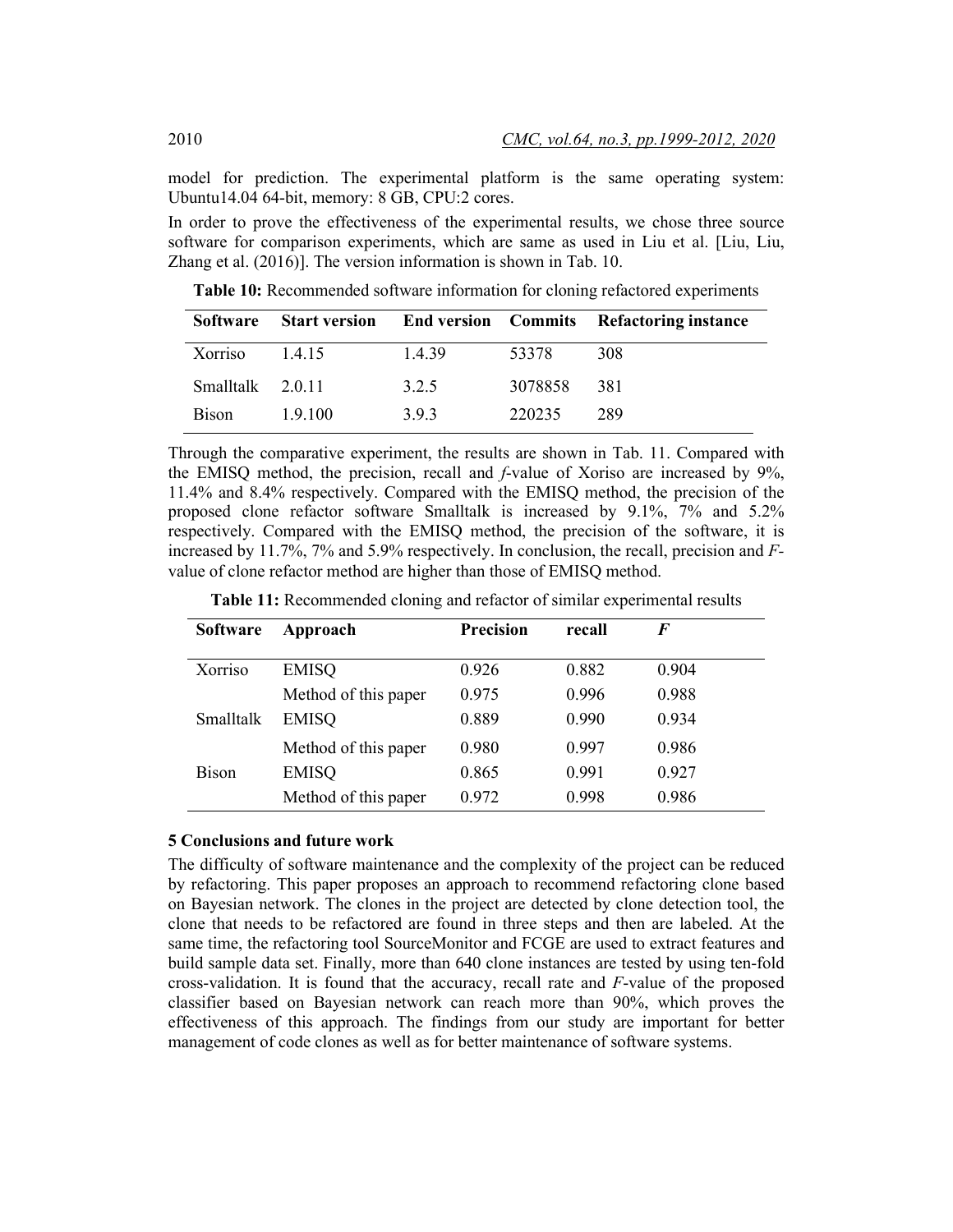There are still some shortcomings in the research content and experiment of this paper, for example, we can only recommend the refactoring clones in the C-language development project at present. In future research, we will continue to improve this work. We are targeting at recommending not only C-language development projects, but also Java and python projects.

**Funding Statement:** This work was supported by the National Natural Science Foundation (61363017) of China. The author is Liu, D. S. and the website is [https://isisn.nsfc.gov.cn.](https://isisn.nsfc.gov.cn/egrantindex/funcindex/prjsearch-list)

**Conflicts of Interest:** The authors declare that they have no conflicts of interest to report regarding the present study.

#### **References**

**Abd-El-Hafiz, S. K.** (2012): A metrics-based data mining approach for software clone detection. *International Computer Software and Applications Conference*, pp. 35-41.

**Bakota, T.** (2011): Tracking the evolution of code clones. *SOFSEM: Theory and Practice of Computer Science*, vol. 6543, pp. 86-98.

**Bian, Y. X.** (2014): *Research on Process Extraction Method of Reconfigurable Clone code (Ph.D. Thesis)*. Harbin Institute of Technology, Harbin.

**Cordy, J. R.; Roy, C. K.** (2011): Tuning research tools for scalability and performance: The NiCad experience, *Science of Computer Programming*, pp.158-171.

**Davis, I. J.; Godfrey, M. W.** (2010): From whence it came: detecting source code clones by analyzing assembler. *Proceedings of 17th Working Conference on Reverse Engineering*, pp. 242-246.

**Demeyer, S.; Ducasse, S.; Nierstrasz, O.** (2005): Object-oriented reengineering: patterns and techniques. *21st IEEE International Conference on Software Maintenance*, pp. 723-724.

**Higo, Y.; Ueda, Y.; Kusumoto, S.; Inoue, K.** (2007): Simultaneous modification support based on code clone analysis. *14th Asia-Pacific Software Engineering Conference*, pp. 262-269.

Johnson, J. H. (1993): Identifying redundancy in source code using fingerprints. *Proceedings of the Conference of the Centre for Advanced Studies on Collaborative Research: Software Engineering*, vol. 1, pp. 171-183.

**Kamiya, T.; Kusumoto, S.; Inoue, K.** (2002): CCFinder: a multilinguistic token-based code clone detection system for large scale source code. *IEEE Transactions on Software Engineering*, vol. 28, no. 7, pp. 654-670.

**Kim, M.; Sazawal, V.; Notkin, D.** (2005): An empirical study of code clone genealogies. *13th ACM SIGSOFT International Symposium on Foundations of Software Engineering*, pp. 187-196.

**Koschke, R.; Falke, R.; Frenzel, P.** (2006): Clone detection using abstract syntax trees. *Proceedings of 13th Working Conference on Reverse Engineering*, pp. 253-262.